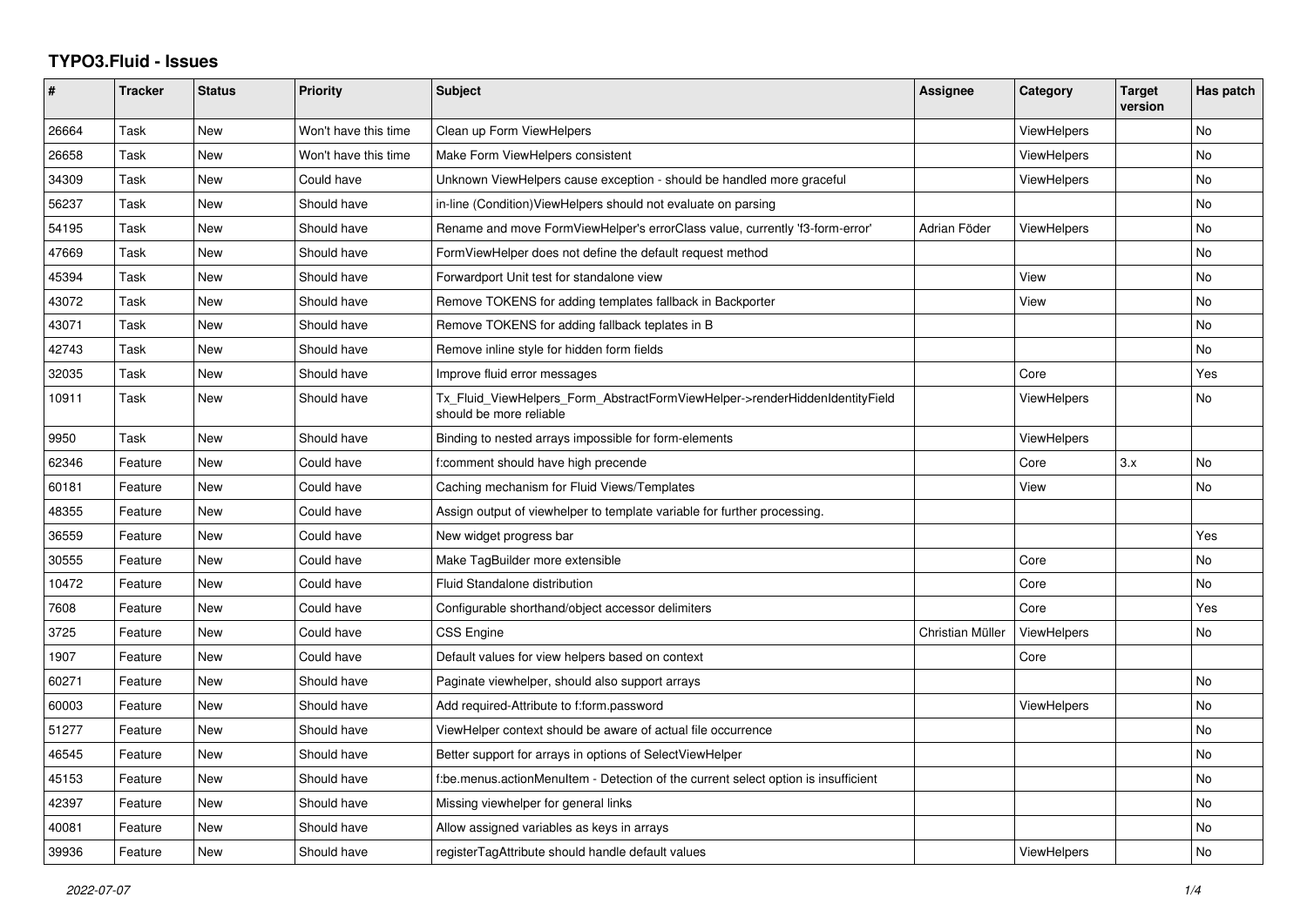| #     | <b>Tracker</b> | <b>Status</b> | <b>Priority</b> | Subject                                                                                                     | <b>Assignee</b>        | Category    | <b>Target</b><br>version | Has patch |
|-------|----------------|---------------|-----------------|-------------------------------------------------------------------------------------------------------------|------------------------|-------------|--------------------------|-----------|
| 38130 | Feature        | <b>New</b>    | Should have     | Checkboxes and multiple select fields should have an assignable default value                               |                        |             |                          | No        |
| 37095 | Feature        | New           | Should have     | It should be possible to set a different template on a Fluid TemplateView inside an<br>action               | Christopher<br>Hlubek  |             |                          | No        |
| 36410 | Feature        | New           | Should have     | Allow templates to send arguments back to layout                                                            |                        | ViewHelpers |                          | No        |
| 33215 | Feature        | New           | Should have     | RFC: Dynamic values in ObjectAccess paths                                                                   |                        |             |                          | No        |
| 31955 | Feature        | <b>New</b>    | Should have     | f:uri.widget                                                                                                |                        | Widgets     |                          | No        |
| 9514  | Feature        | New           | Should have     | Support explicit Array Arguments for ViewHelpers                                                            |                        |             |                          |           |
| 4704  | Feature        | New           | Should have     | Improve parsing exception messages                                                                          |                        | Core        |                          |           |
| 51100 | Feature        | <b>New</b>    | Must have       | Links with absolute URI should have the option of URI Scheme                                                |                        | ViewHelpers |                          | No        |
| 58983 | Bug            | New           | Should have     | format.date does not respect linebreaks and throws exception                                                |                        |             |                          | No.       |
| 58921 | Bug            | New           | Should have     | f:form.* VHs crash if NOT inside f:form but followed by f:form                                              |                        |             |                          | No        |
| 54284 | <b>Bug</b>     | New           | Should have     | Default Option for Switch/Case VH                                                                           |                        | ViewHelpers |                          | No        |
| 52591 | <b>Bug</b>     | <b>New</b>    | Should have     | The Pagination Widget broken for joined objects                                                             |                        |             |                          | No        |
| 52419 | <b>Bug</b>     | <b>New</b>    | Should have     | Wrong PHPDocs notation for default value inline f:translate viewhelper                                      |                        |             | 2.0                      | No        |
| 49600 | Bug            | New           | Should have     | f:form tag shown as a HTML on frontend                                                                      |                        | ViewHelpers |                          | No.       |
| 39990 | Bug            | New           | Should have     | Same form twice in one template: hidden fields for empty values are only rendered<br>once                   |                        | Core        |                          | No        |
| 37619 | Bug            | New           | Should have     | Fatal Error when using variable in name attribute of Section ViewHelper                                     |                        | ViewHelpers |                          | No        |
| 36655 | Bug            | New           | Should have     | <b>Pagination Links</b>                                                                                     |                        | Widgets     |                          | No.       |
| 30937 | Bug            | New           | Should have     | CropViewHelper stringToTruncate can't be supplied so it can't be easily extended                            |                        | ViewHelpers |                          | Yes       |
| 28554 | Bug            | New           | Should have     | (v4) implement feature flag to disable caching                                                              |                        |             |                          | No        |
| 28553 | Bug            | <b>New</b>    | Should have     | improve XHProf test setup                                                                                   |                        |             |                          | No        |
| 28552 | Bug            | New           | Should have     | (v5) write ViewHelper test for compiled run; adjust functional test to do two passes<br>(uncached & cached) |                        |             |                          | No        |
| 28550 | Bug            | <b>New</b>    | Should have     | (v4) make widgets cacheable, i.e. not implement childnodeaccess interface                                   |                        |             |                          | No        |
| 28549 | <b>Bug</b>     | New           | Should have     | make widgets cacheable, i.e. not implement childnodeaccess interface                                        |                        |             |                          | No        |
| 13045 | Bug            | <b>New</b>    | Should have     | Entity decode of strings are different between if-conditions and output of variable                         |                        |             |                          |           |
| 12863 | Bug            | New           | Should have     | Attributes of a viewhelper can't contain a '-'                                                              | Sebastian<br>Kurfuerst | Core        |                          | No        |
| 8648  | Bug            | New           | Should have     | format.crop ViewHelper should support all features of the crop stdWrap function                             |                        | ViewHelpers |                          | No        |
| 3481  | Bug            | New           | Should have     | Use ViewHelperVariableContainer in PostParseFacet                                                           |                        | Core        |                          | No        |
| 60856 | Bug            | New           | Must have       | Target attribute not supported by the form viewhelper                                                       |                        | ViewHelpers |                          | Yes       |
| 57885 | Bug            | New           | Must have       | Inputs are cleared from a second form if the first form produced a vallidation error                        |                        |             |                          | No        |
| 49038 | <b>Bug</b>     | New           | Must have       | form.select does not select the first item if prependOptionValue is used                                    |                        |             |                          | No        |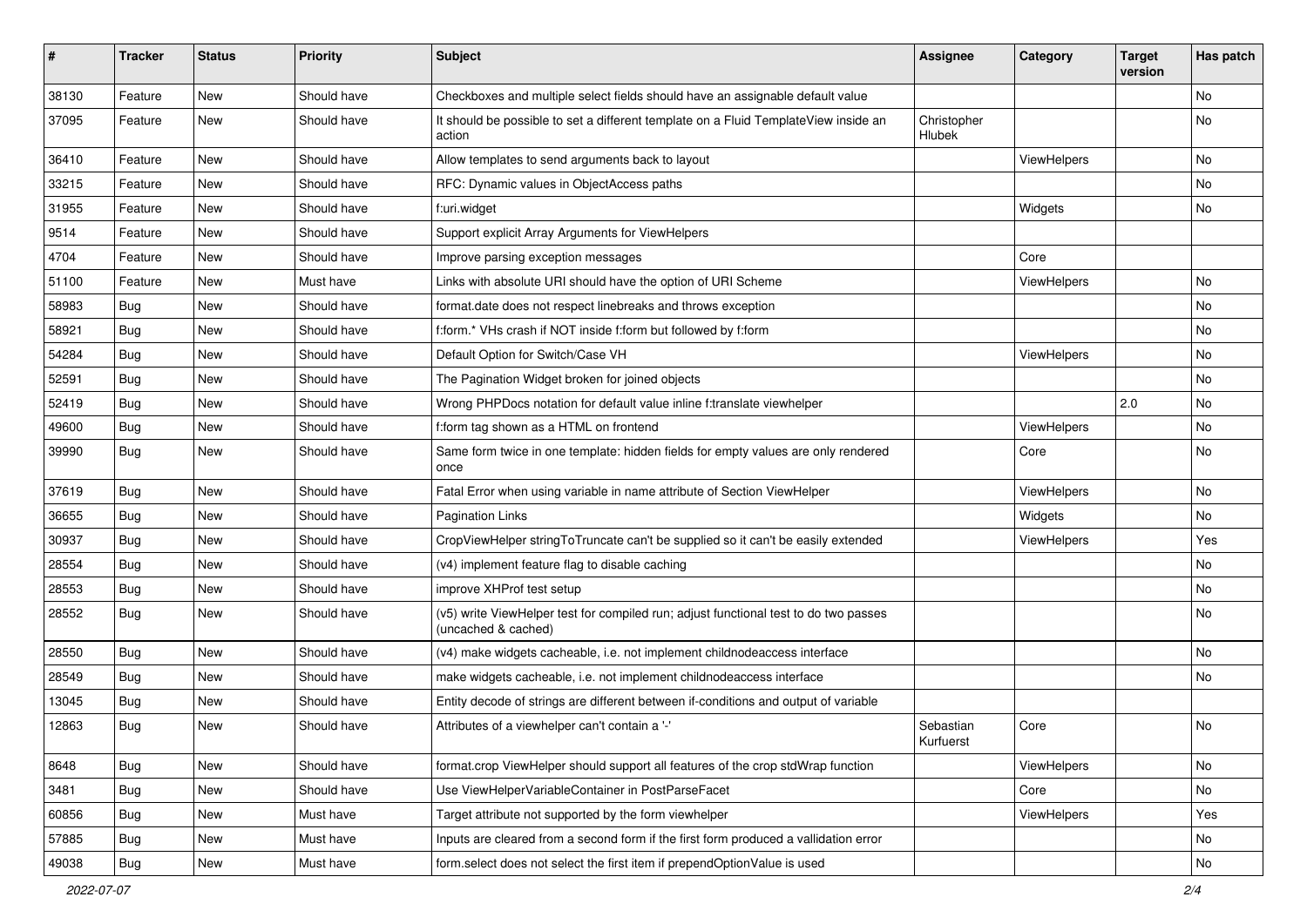| #     | <b>Tracker</b> | <b>Status</b>            | <b>Priority</b> | <b>Subject</b>                                                                                       | <b>Assignee</b>             | Category           | <b>Target</b><br>version | Has patch      |
|-------|----------------|--------------------------|-----------------|------------------------------------------------------------------------------------------------------|-----------------------------|--------------------|--------------------------|----------------|
| 45384 | Bug            | <b>New</b>               | Must have       | Persisted entity object in widget-configuration cannot be deserialized (after reload)                |                             | Widgets            | 2.0.1                    | <b>No</b>      |
| 40064 | Bug            | <b>New</b>               | Must have       | Multiselect is not getting persisted                                                                 |                             | <b>ViewHelpers</b> |                          | No             |
| 38369 | Bug            | New                      | Must have       | Resource ViewHelpers should not fall back to request package                                         |                             | View               |                          | N <sub>o</sub> |
| 33551 | Bug            | New                      | Must have       | View helper values break out of a partial scope                                                      | Sebastian<br>Kurfuerst      | Core               |                          | N <sub>o</sub> |
| 27607 | Bug            | <b>New</b>               | Must have       | Make Fluid comparisons work when first element is STRING, second is NULL.                            |                             | Core               |                          | No             |
| 9005  | Feature        | Accepted                 | Could have      | Fluid Template Analyzer (FTA)                                                                        | Sebastian<br>Kurfuerst      |                    |                          |                |
| 5933  | Feature        | Accepted                 | Should have     | Optional section rendering                                                                           | Sebastian<br>Kurfuerst      | <b>ViewHelpers</b> |                          | No             |
| 28551 | Bug            | Accepted                 | Should have     | (v4) backport VHTest                                                                                 | Sebastian<br>Kurfuerst      |                    |                          | No             |
| 46091 | Task           | Needs<br>Feedback        | Should have     | Show source file name and position on exceptions during parsing                                      |                             |                    |                          | No             |
| 8491  | Task           | <b>Needs</b><br>Feedback | Should have     | link.action and uri.action differ in absolute argument                                               | Karsten<br>Dambekalns       | <b>ViewHelpers</b> |                          | No             |
| 8989  | Feature        | Needs<br>Feedback        | Could have      | Search path for fluid template files                                                                 |                             | View               |                          | No             |
| 45345 | Feature        | <b>Needs</b><br>Feedback | Should have     | Easy to use comments for fluid that won't show in output                                             |                             |                    |                          |                |
| 33394 | Feature        | Needs<br>Feedback        | Should have     | Logical expression parser for BooleanNode                                                            | <b>Tobias Liebig</b>        | Core               |                          | No             |
| 3291  | Feature        | Needs<br>Feedback        | Should have     | Cacheable viewhelpers                                                                                |                             |                    |                          | N <sub>o</sub> |
| 58862 | Bug            | Needs<br>Feedback        | Should have     | FormViewHelper doesn't accept NULL as value for \$arguments                                          | Bastian<br>Waidelich        | <b>ViewHelpers</b> |                          | Yes            |
| 46289 | Bug            | Needs<br>Feedback        | Should have     | Enable Escaping Interceptor in XML request format                                                    |                             | View               | 2.0.1                    | No             |
| 36662 | Bug            | Needs<br>Feedback        | Should have     | Checked state isn't always correct when property is collection                                       | Kevin Ulrich<br>Moschallski | <b>ViewHelpers</b> | 1.1.1                    | No.            |
| 33628 | Bug            | <b>Needs</b><br>Feedback | Must have       | Multicheckboxes (multiselect) for Collections don't work                                             | Christian Müller            | <b>ViewHelpers</b> |                          | <b>No</b>      |
| 5636  | Task           | Under Review             | Must have       | Form_RadioViewHelper and CheckBoxViewHelper miss check for existing object<br>before it is accessed. |                             |                    |                          | No             |
| 52640 | Feature        | <b>Under Review</b>      | Should have     | Create an UnlessViewHelper as opposite to the IfViewHelper                                           | Marc Neuhaus                |                    |                          | No             |
| 49756 | Feature        | <b>Under Review</b>      | Should have     | Select values by array key in checkbox viewhelper                                                    |                             |                    |                          | No             |
| 46257 | Feature        | <b>Under Review</b>      | Should have     | Add escape sequence support for Fluid                                                                |                             | Core               |                          | No             |